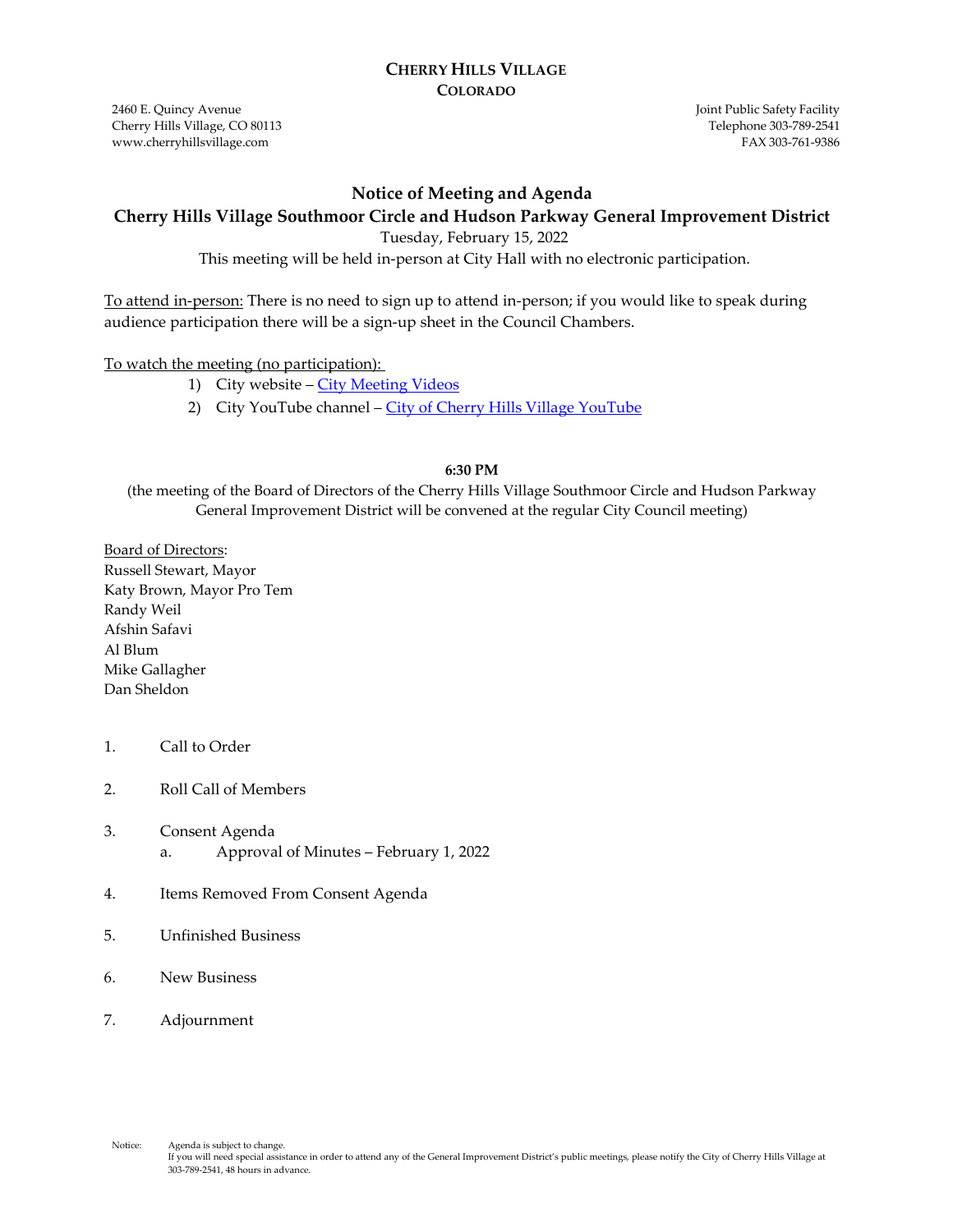#### Minutes of the City Council of the City of Cherry Hills Village, Colorado and of the Cherry Hills Village Southmoor Circle and Hudson Parkway General Improvement District Board of Directors Held on Tuesday, February 1, 2022 at 6:30 p.m. City Hall

Mayor Russell Stewart called the meeting to order at 6:32 p.m.

# **ROLL CALL**

Mayor Russell Stewart, Mayor Pro Tem Katy Brown, Councilors Randy Weil, Afshin Safavi, Al Blum, Mike Gallagher, and Dan Sheldon were present on roll call. Also present were City Manager Chris Cramer, Deputy City Manager and Public Works Director Jay Goldie, City Attorney Kathie Guckenberger, Police Chief Michelle Tovrea, Finance Director Jessica Sager, Planning Manager Paul Workman, and City Clerk Laura Gillespie.

Absent: none

# **PLEDGE OF ALLEGIANCE**

The Council conducted the pledge of allegiance.

# **AUDIENCE PARTICIPATION PERIOD**

Jim Johnson, 4575 S. Franklin Street, indicated he had lived there for 20 years; he expressed concern with the removal of trees from the property at the southeast corner of Quincy and Franklin; it literally cut away at the character of Old Cherry Hills specifically and Cherry Hills Village in general; he suggested Council amend the Code to prohibit removal of trees within the setbacks of properties, which would not inhibit building on the property, with exceptions for diseased trees; it would benefit the City, the Earth, and residents.

Judith Judd, 3 Cantitoe Lane, stated she was not deeply informed about the proposed Code amendments on tonight's agenda, but asked Council to be consistent with what was allowed before for horses and bees; she noted the Cherry Hills Land Preserve had bees at Quincy Farm now and she wanted to make sure those could stay as it was one of their most popular programs.

Janey Carpenter, 9 Random Road, stated she was also in support of making sure the proposed Code amendments did not inadvertently change Code about bees and horses in the Village. She agreed with Mr. Johnson's suggestion and added mature trees were going to be more difficult to replace going forward due to climate change and water cost.

February 1, 2022 City Council Page 1 of 15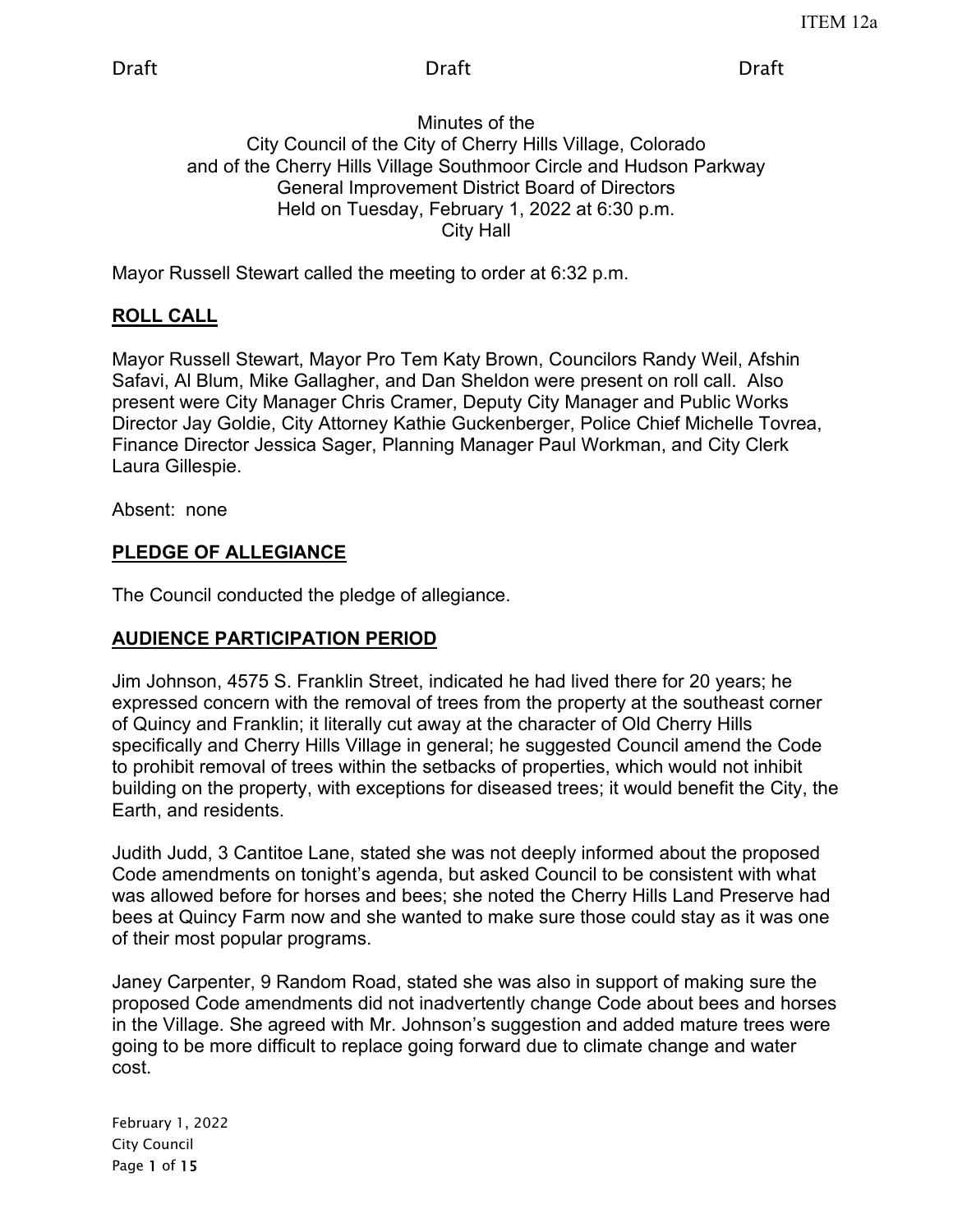## **REPORTS FROM CITY BOARDS, COMMISSIONS AND COMMITTEES**

None

### **CONSENT AGENDA**

Councilor Sheldon removed Item 6a from the Consent Agenda.

### **ITEMS REMOVED FROM CONSENT AGENDA**

#### Item 6a. Approval of Minutes – January 18, 2022

Councilor Sheldon indicated he was not present at the last Council meeting so would not vote on the approval of minutes.

Mayor Pro Tem Brown moved, seconded by Councilor Blum, to approve the January 18, 2022 meeting minutes.

The motion passed with 5 ayes and 1 abstention.

### **UNFINISHED BUSINESS**

#### Council Bills 1, 2, 3, 4, and 5, all of Series 2022: Amending Chapters 2, 16, 17, 18 and 20 of the Cherry Hills Village Municipal Code (*first readings*)

Planning Manager Workman explained there had been no changes since first reading to Council Bills 1, 3, 4, and 5, all of Series 2022; he reviewed the changes to Council Bill 2, Series 2022 since first reading; at first reading Council had asked for additional information on general animal regulations in the Code, and that information was provided as Exhibit G to the staff memo in tonight's packet; per Council's direction staff had removed the amendment allowing accessory structures on lots without a primary structure from Council Bill 2, Series 2022; Council had requested more information and options related to public publication and notification of public hearings for land use cases, and that information was provided as Exhibit H to the staff memo in tonight's packet; per Council's direction staff had amended the definition of primary structure in Council Bill 2, Series 2022; proposed amendment #1 in Council Bill 2, Series 2022 was to Section 16-2-120; the Code did not limit the number of animals owed by the property owner as long as they were not prohibited under Chapter 7 of the Code; he presented updated proposed amendments to Section 16-2-120 based on further staff review and collaboration with a member of the public; the proposed amendments were intended to create additional clarity, to correct inadvertent omissions, and to create consistency within the Code; proposed amendment #1 in Council Bill 2, Series 2022 was intended to correct an inadvertent omission that occurred with the 2019 Code Modernization, to restore the ability to have horses in the Village as they have been historically allowed;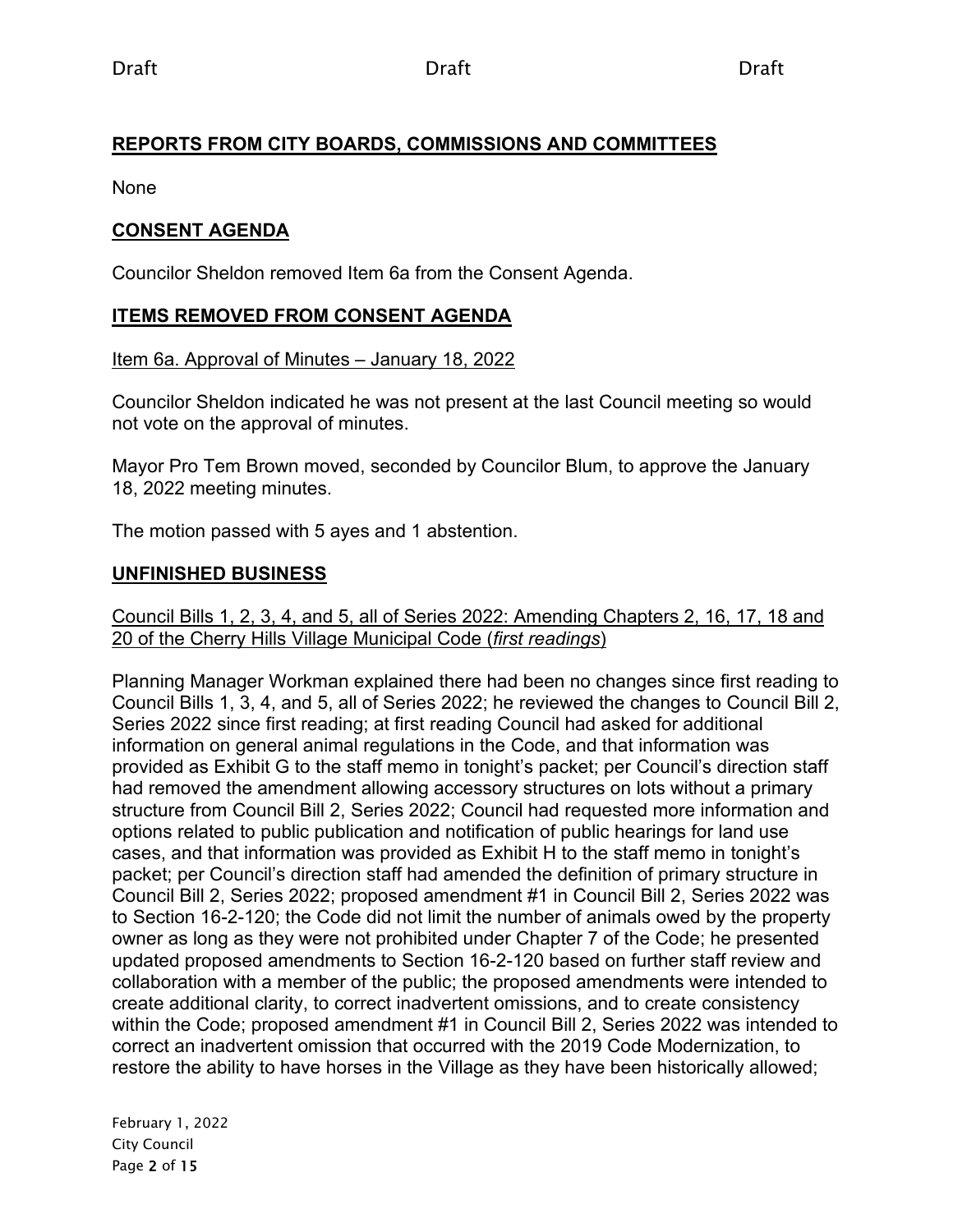#### Draft Draft Draft

he quoted the allowed uses for the R-1, R-2, and R-3 Zone Districts, which had all been the same, prior to the Code Modernization; pre-modernization the Code did not include a definition for livestock, but it was logical to assume that livestock included horses; Code Modernization added the definitions "livestock" and "agricultural (livestock)" to Chapter 16; these terms did not include bees, donkeys, horses, or mules; it was staff's interpretation that horses were inadvertently made so they are not allowed; so as to not inadvertently change the impact of the term "livestock" as it may be used in other sections of Chapter 16, staff proposed a definition for the term "animal husbandry" since it was included in the definition of "agricultural (livestock)" but was currently undefined; the proposed definition of "animal husbandry" had been written broadly so that horses could be included in the definition; "Animal husbandry means the rearing of animals for the sole purpose of the enjoyment of the property owner with no intent to use the animal or parts of the animal for any commercial or charitable purpose."; Council would hear from members of the public tonight who believed the proposed definition was too restrictive; staff would offer that the definition states "for the sole purposed of the enjoyment of the property owner" not "for the sole use of the property owner"; staff included "charitable purpose" in the definition because some charitable events could have the same externalities such as parking, odor, or noise, as commercial operations; this was intended to give the City the ability to enforce either commercial or charitable events on even footing; for those animals used as a one-time or sporadic purpose such as a prize riding lesson from a silent auction would not rise to the level of a "charitable purpose"; he explained it was staff's understanding horses were historically allowed in the R-3A Zone District, which included the Buell neighborhood and the Covington neighborhood, for lots of an acre and more in size, based on a misunderstanding of reading the uses for the R-3A Zone District in the prior Code; Council Bill 2, Series 2022 had been updated to remove the amendment allowing agriculture (livestock) in the R-3A Zone District; additionally there was some discussion amongst Council at first reading if one acre was an appropriate size; at the time of first reading staff was believed oneacre for horses or other livestock was the historical threshold; now staff believed that threshold was a policy in 2019 rather than codified in the Code; it was at Council's discretion to include the one-acre threshold or not; if Council chose to keep the oneacre threshold staff suggested adding language to clarify the lot size would include the adjacent right-of-way as defined by Section 16-9-40; the intent of the amendment was to resolve the omitted ability to have horses.

Councilor Sheldon asked how many lots in Buell or Covington would meet the one-acre threshold if the adjacent right-of-way were used as defined by Section 16-9-40.

Planning Manager Workman replied that analysis had been done and there were a handful of lots, around ten or twelve.

Councilor Sheldon asked if there were property owners in the R-3A Zone District with horses.

Planning Manager Workman replied there were not.

February 1, 2022 City Council Page 3 of 15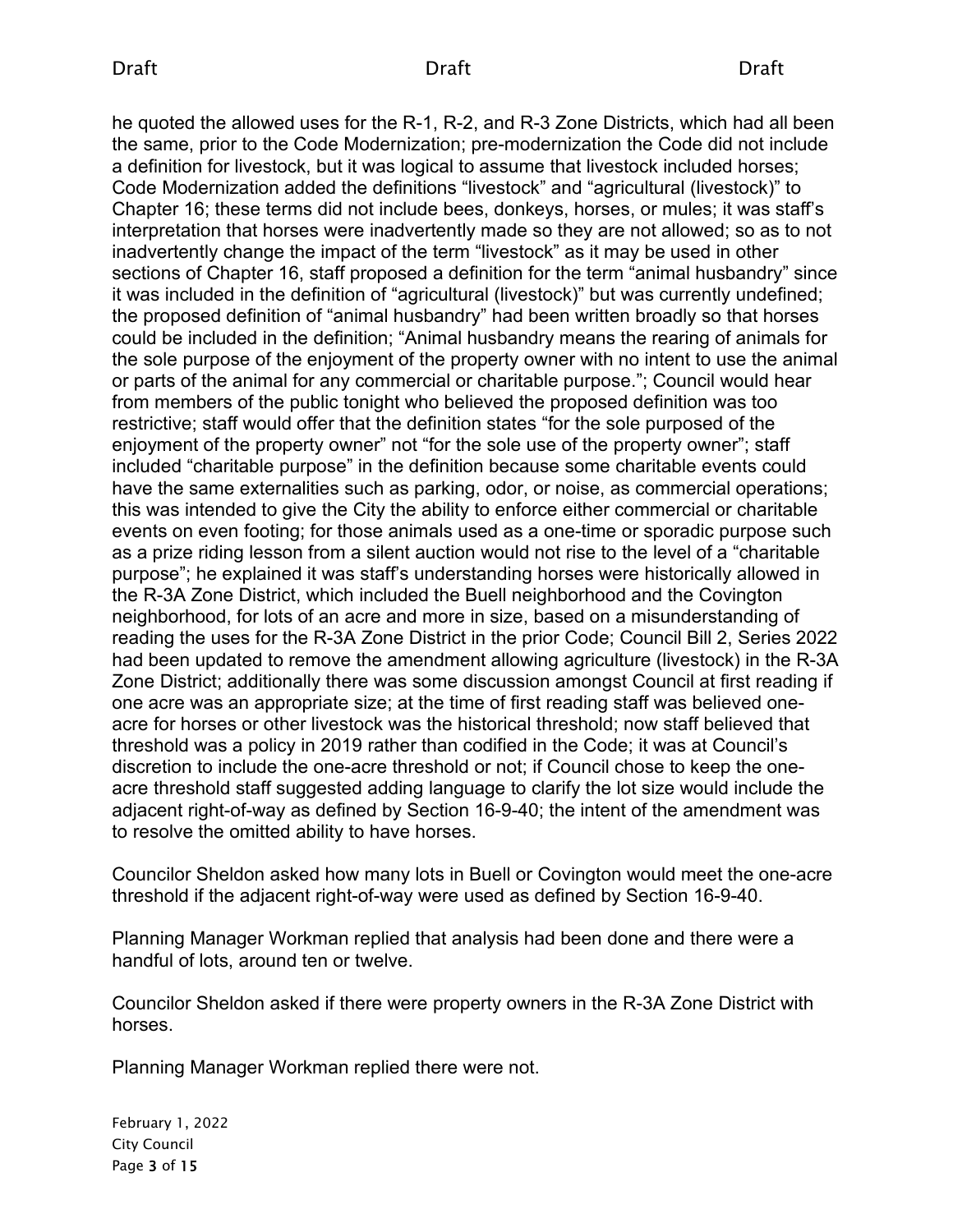Councilor Gallagher asked if one acre was the definition of the R-3 Zone District.

Planning Manager Workman confirmed that was correct, although there were a handful of non-conforming lots that were less than one acre even with the adjacent right-of-way as defined by Section 16-9-40.

Councilor Gallagher expressed concern with those lots in the R-3 Zone District which had historically been horse properties but would be excluded with the new one-acre threshold. He suggested allowing horses in the R-3 Zone District regardless of lot size.

Planning Manager Workman agreed that was at Council's discretion. He added if that was Council's decision, those lots would still be regulated by the City's nuisance standards under Chapter 7 of the Code.

Mayor Pro Tem Brown noted any lots less than an acre in the R-3 Zone District had been there for many years; regarding the R-3A Zone District, she asked if the Covington and Buell HOAs allowed horses.

Mayor Stewart replied those HOAs prohibited horses.

Mayor Pro Tem Brown asked for clarification on the amended language that referenced the limit of two horses not owned by the property owner.

Planning Manager Workman explained the proposed amendment to Section 16-2-120 referenced Section 16-2-730, which regulated horse boarding and training, so the additional language present in first reading was redundant.

Councilor Weil asked for clarification of the changes that had occurred through the Code Modernization and how the proposed changes related to the Code Modernization.

Planning Manager Workman replied the intent of the proposed amendment was to return the ability to have horses as it was prior to the Code Modernization.

Mayor Pro Tem Brown asked what the change had been with Code Modernization that resulted in horses not being allowed.

Planning Manager Workman replied the definitions "agriculture (livestock)" and "livestock" were added by Code Modernization, and the definition for "livestock" specifically excluded horses.

Councilor Gallagher asked about bees.

February 1, 2022 City Council Page 4 of 15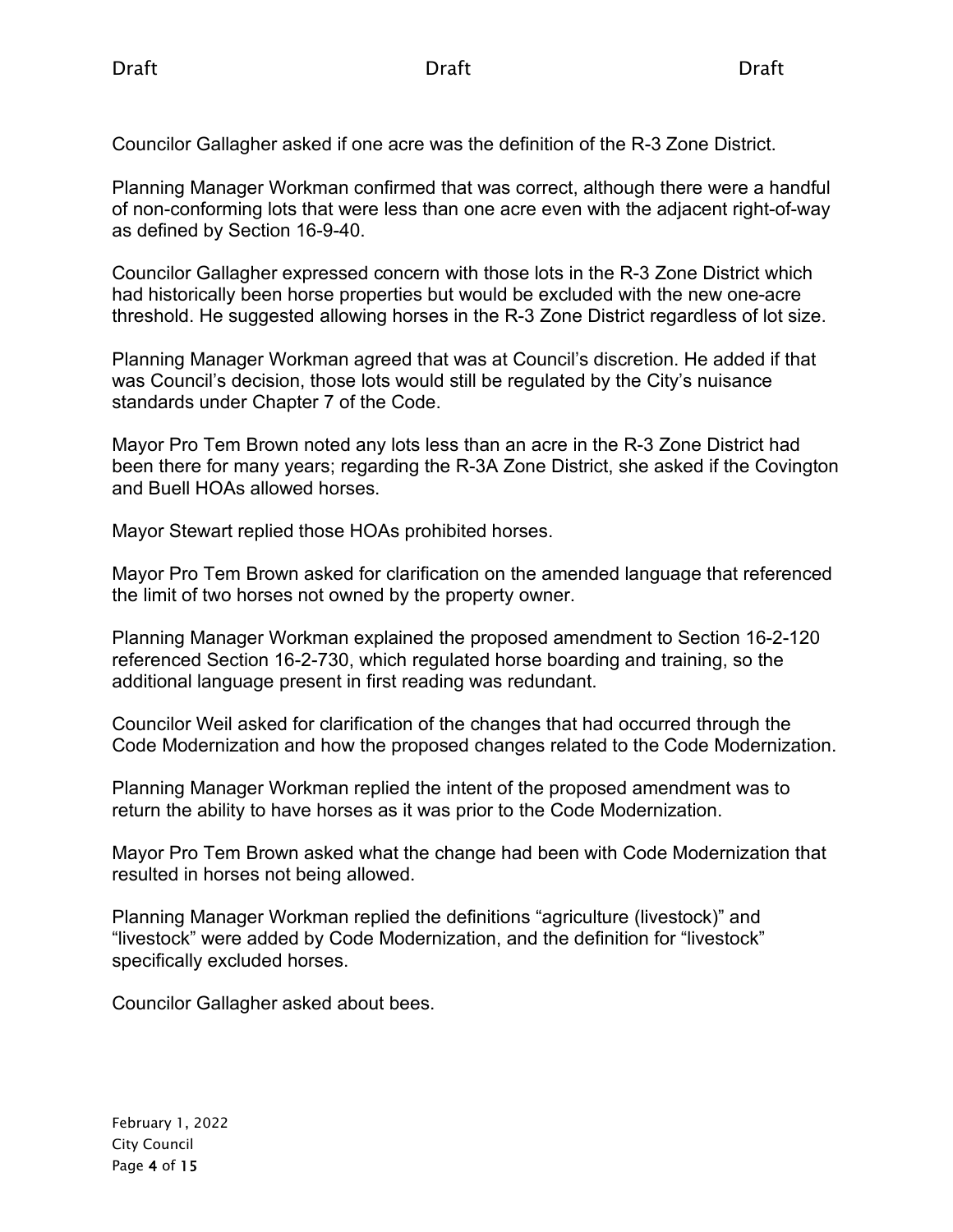Planning Manager Workman replied staff's intention with the new definition of "animal husbandry" was to allow bees. He added staff intended to continue polishing this chapter of the Code.

Mayor Pro Tem Brown recalled Council discussion about bees years ago and asked where they had been allowed in the prior Code.

Planning Manager Workman replied in his opinion bees had been included in the agricultural definition and allowed in the R-1, R-2, and R-3.

Councilor Gallagher recalled the previous Council discussion about bees and noted HOA regulations had been part of the issue as well because many HOAs did not allow bees.

Planning Manager Workman explained proposed amendment #4 in Council Bill 2, Series 2022 dealt with publication and notification requirements; staff had not made any changes since first reading as those were still staff's recommendations, but staff had provided several other options for Council's consideration; staff's recommendations were to change all publication timelines to 15 days before the hearing, publish notifications on the City website instead of in the newspaper, maintain posting 15 days before the hearing, and mail all notices 15 days before the hearing to property owners within 1,000 feet of the subject property; during first reading Council had requested information about the City website and Villager Newspaper; Exhibit H to the staff memorandum included information about the City's website, the Villager Newspaper, publication and notification requirements of neighboring municipalities, and a list of possible alternatives for Council's consideration.

Mayor Pro Tem Brown indicated she believed publication should be in the newspaper as well as on the website, and publication in the newspaper was not expensive or burdensome for the applicant.

Councilor Sheldon stated he believed the mailing distance should be increased to 1,500 feet.

Planning Manager Workman asked Mayor Pro Tem Brown if she wanted to make publication on the website a formal requirement or keep it as an option.

Mayor Pro Tem Brown replied it should be both.

Councilor Safavi noted not everyone who visited the City website went to the public notices page.

Planning Manager Workman agreed that was correct. He explained the proposed amendment regarding the definition of accessory structure had been updated since first reading per Council's direction to remove the reference to accessory structures on lots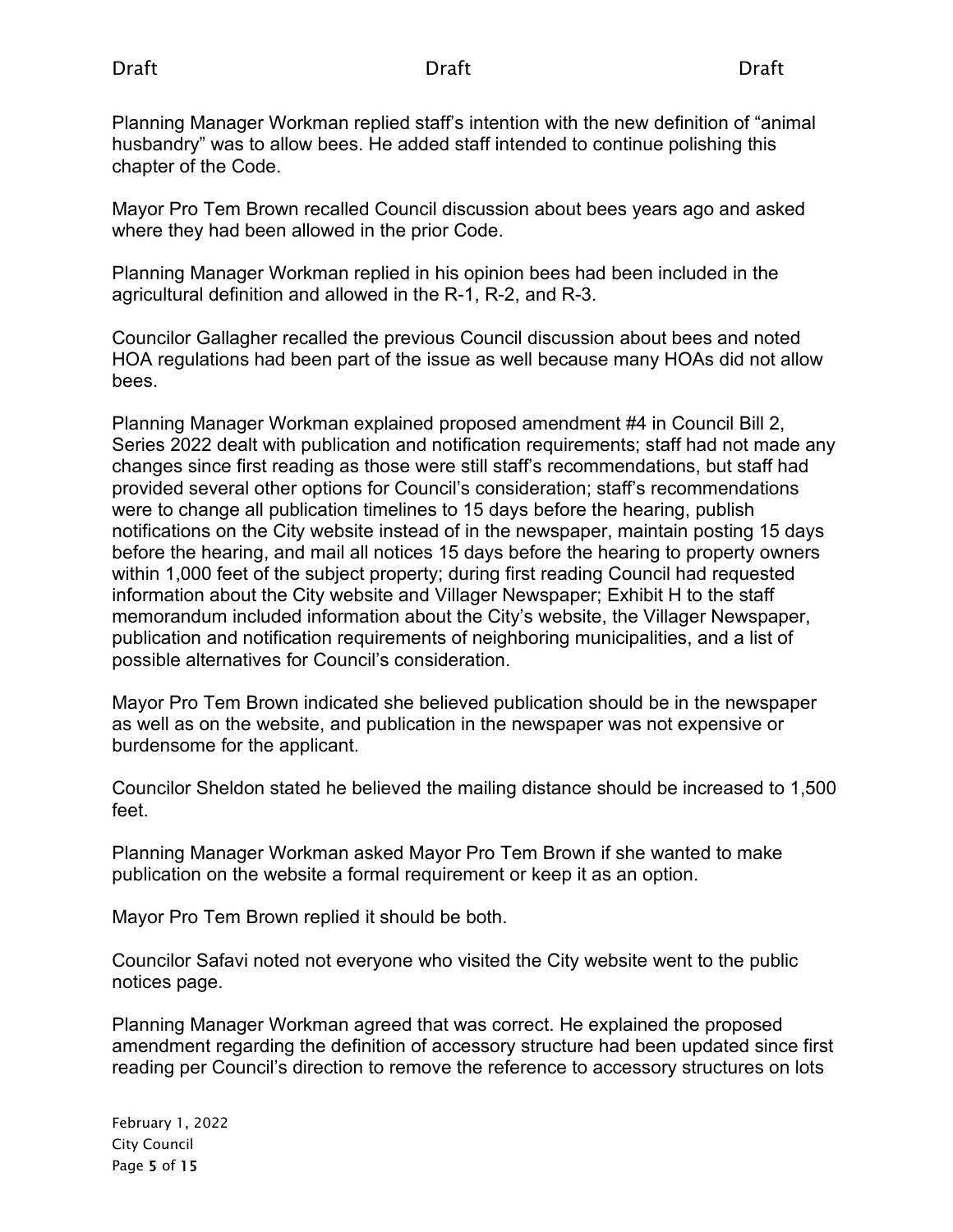without a principal structure. He indicated the last amendment for Council's discussion tonight was the definition of principal structure which staff had updated since first reading per Council's direction.

Mayor Pro Tem Brown indicated she did not think the definition was quite accurate yet since all structures on the property could be used for public or private purposes.

City Attorney Guckenberger suggested "the one structure that facilitates the primary use of the property."

Mayor Stewart opened the floor to public comment on the item.

Laura Christman, 18 Cherry Lane Drive, stated she appreciated staff's intention to reinstate the prior Code's allowance of horses, and in large part the proposed amendments succeeded, but the proposed animal husbandry definition was a substantial and material change and not a housekeeping item; the City had never restricted the use of horses, livestock, or bees for charitable purposes in the past; there were some owners who only used their horses for charitable purposes; her pony was used 75% for charitable purposes; she did not think they were a community that wanted to stop charitable use of animals; she understood this arose from some concern about parking issues with children coming into the Village to ride therapy horses; she believed the community would rather deal with the parking problems and keep allowing the children to come into the Village; livestock and charity were both part of the identity of the Village; some residents used bees for commercial use and prohibiting that would be a policy change; these changes should have a great deal of discussion if Council wanted to move forward with them; these changes restricted the Village in a way that did not speak well of the community. She agreed with Mayor Pro Tem Brown that more notice of public hearings was better; people in the community did not always pay attention until it was almost too late, and then they felt betrayed; sending a letter, publishing in the newspaper, and posting on the website would do a lot to help people in the community; they did not need to be like other communities, they could reach out more.

Jim Johnson, 4575 S. Franklin Street, indicated he supported and agreed with Ms. Christman's statements; he added the proposed animal husbandry definition could be read to prevent the enjoyment of animals by people other than the owner, such as the Fourth of July parade in Old Cherry Hills where horses pulled buggies with people who did not own the horse around the street.

David Foster, 360 S. Garfield Street, Denver, noted he was a land use attorney; he stated he did not read the proposed definition of animal husbandry the same way Planning Manager Workman did, and was open to more interpretation as identified by Ms. Christman; the Code had some significant conflicts; his reading of the Code only allowed equestrian facilities and stables in O-1 and O-2 Zone Districts and O-1 was conditional; he suggested Council clarify if they were allowed in R-1 and R-2 Zone

February 1, 2022 City Council Page 6 of 15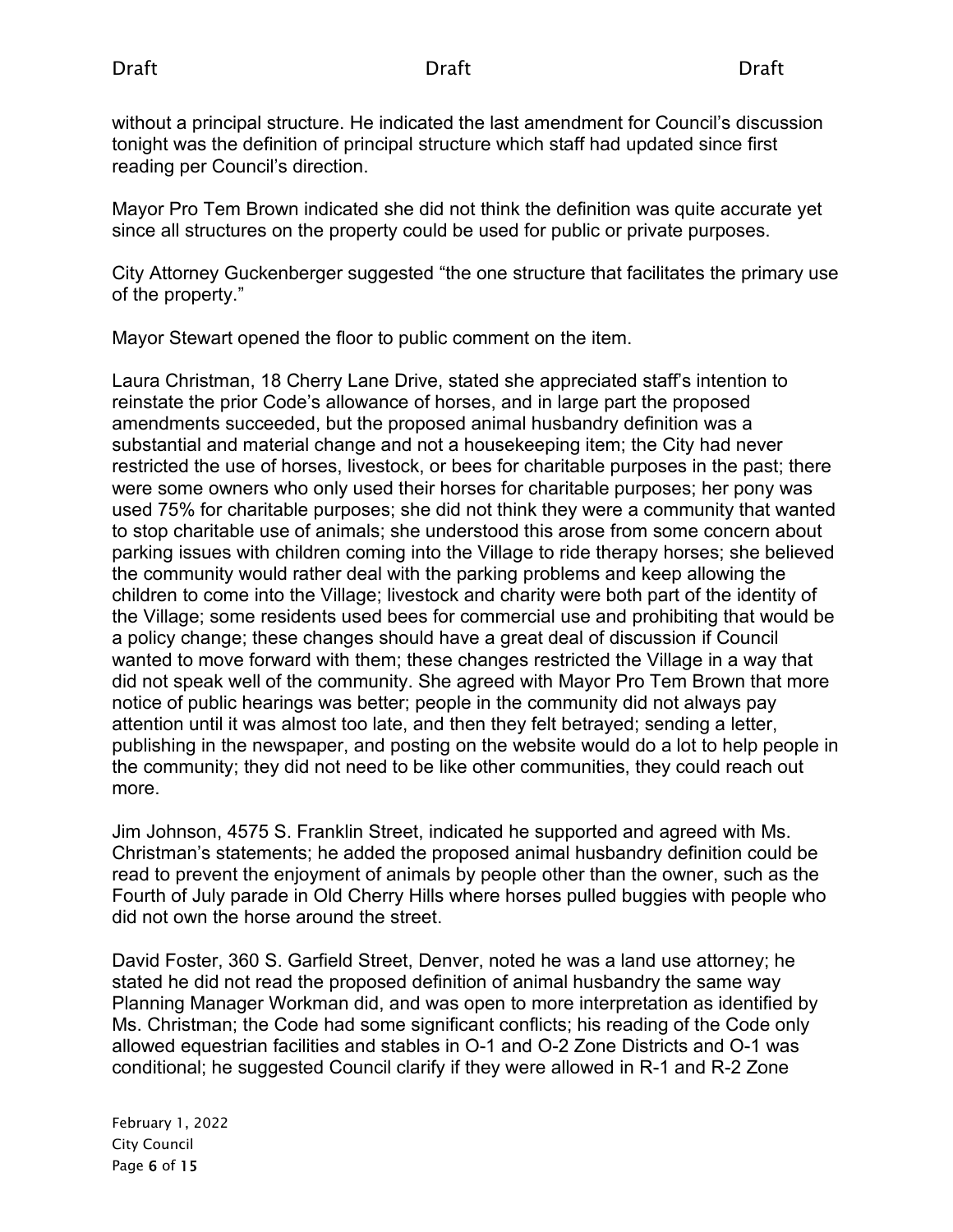Districts; the terms equestrian facility and equestrian training were used in the Code but not defined; Section 16-2-730 stated an accessory use to a structure rather than to a use; twelve horses at a time spoke to him as more of a commercial use, which would be prohibited by the proposed animal husbandry definition; he suggested Council consider tabling amendments #1 and #6.2 of Council Bill 2, Series 2022.

Janey Carpenter, 9 Random Road, asked if the proposed animal husbandry definition would apply to the Cherry Hills Land Preserve's use of horses, bees and other animals for charitable purposes at Quincy Farm. She asked what the zoning was for the Village Club and how it would be impacted by the proposed changes.

Mayor Stewart stated it was clear further clean up of the Code would be later but Council could approve these council bills on second reading.

Planning Manager Workman indicated the intent was primarily to restore the ability to have horses in the Village; he had good conversations with Ms. Christman over the past few days; staff intended to bring a polished version back for Council's consideration.

Councilor Weil suggested cleaning up the language first and then approving it in order to ensure it was completed in a timely manner.

Planning Manager Workman replied the challenge with waiting to approve the amendments was if there were some emergency horses might not be allowed back onto a property.

Councilor Sheldon suggested something like an emergency declaration could be used to deal with that issue. He indicated it seemed inefficient to approve amendments now knowing Council would be passing new amendments in the near future.

City Attorney Guckenberger noted staff did not think this was the last and final word or that all problems would be cured by whatever could be come up with tonight; Mr. Foster had pointed out some issues that staff was well aware of; the Code needed a more thorough review but that was not the intent of the proposed ordinance; it was up to the pleasure of Council.

Councilor Sheldon stated he preferred not to approve changes tonight if the plan was to make further changes in the near future.

Mayor Stewart suggested approving the other amendments tonight and continuing the ones under debate to a date certain.

Planning Manager Workman asked that Council specify any changes to proposed amendment # 4 of Council Bill 2, Series 2022 in their motion.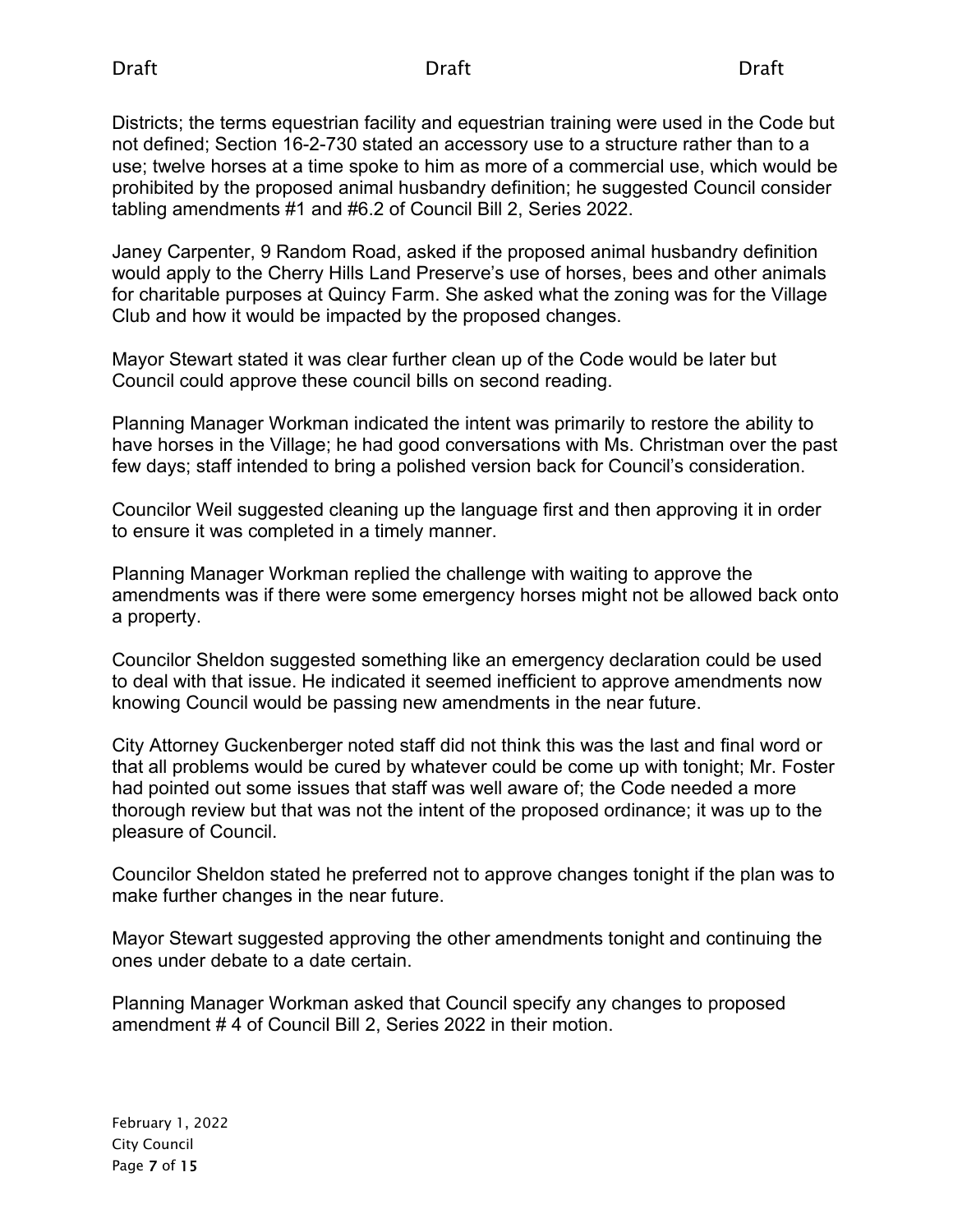Councilor Sheldon indicated he would like the mailing distance to be increased to 1,500 feet; with the City's large lot sizes it made sense to have more notification.

Mayor Pro Tem Brown moved, seconded by Councilor Weil, to approve, on second and final reading, Council Bill 1, Series 2022, a bill for an ordinance amending Article VI of Chapter 2 of the Cherry Hills Village Municipal Code concerning the powers and duties of the Planning and Zoning Commission.

The following votes were recorded:

| yes |
|-----|
| yes |
| yes |
| yes |
| yes |
| yes |
|     |

Vote on the Council Bill 1-2022: 6 ayes. 0 nays. The motion carried.

Mayor Pro Tem Brown moved, seconded by Councilor Blum, to approve, on second and final reading, amendments 2, 3, 5, 6.1, and 6.4 of Council Bill 2, Series 2022, a bill for an ordinance amending Articles II, III, VII, and IX of Chapter 16 of the Cherry Hills Village Municipal Code concerning the City's zoning regulations.

The following votes were recorded:

| yes        |
|------------|
| yes        |
| yes        |
| yes        |
| yes        |
| <b>ves</b> |
|            |

Vote on the Council Bill 2-2022: 6 ayes. 0 nays. The motion carried.

Mayor Pro Tem Brown moved, seconded by Councilor Sheldon, to approve, on second and final reading, amendment 4 of Council Bill 2, Series 2022, a bill for an ordinance amending Article VII of Chapter 16 of the Cherry Hills Village Municipal Code concerning the City's zoning regulations, with the following amendments:

- that the distance of mail notice be increased from 1,000 feet to 1,500 feet of the boundaries of the subject property;
- and that in Section E under Publication should read "Published notice shall be printed in a newspaper of general circulation in the City of Cherry Hills Village and provided on the City of Cherry Hills Village website."

February 1, 2022 City Council Page 8 of 15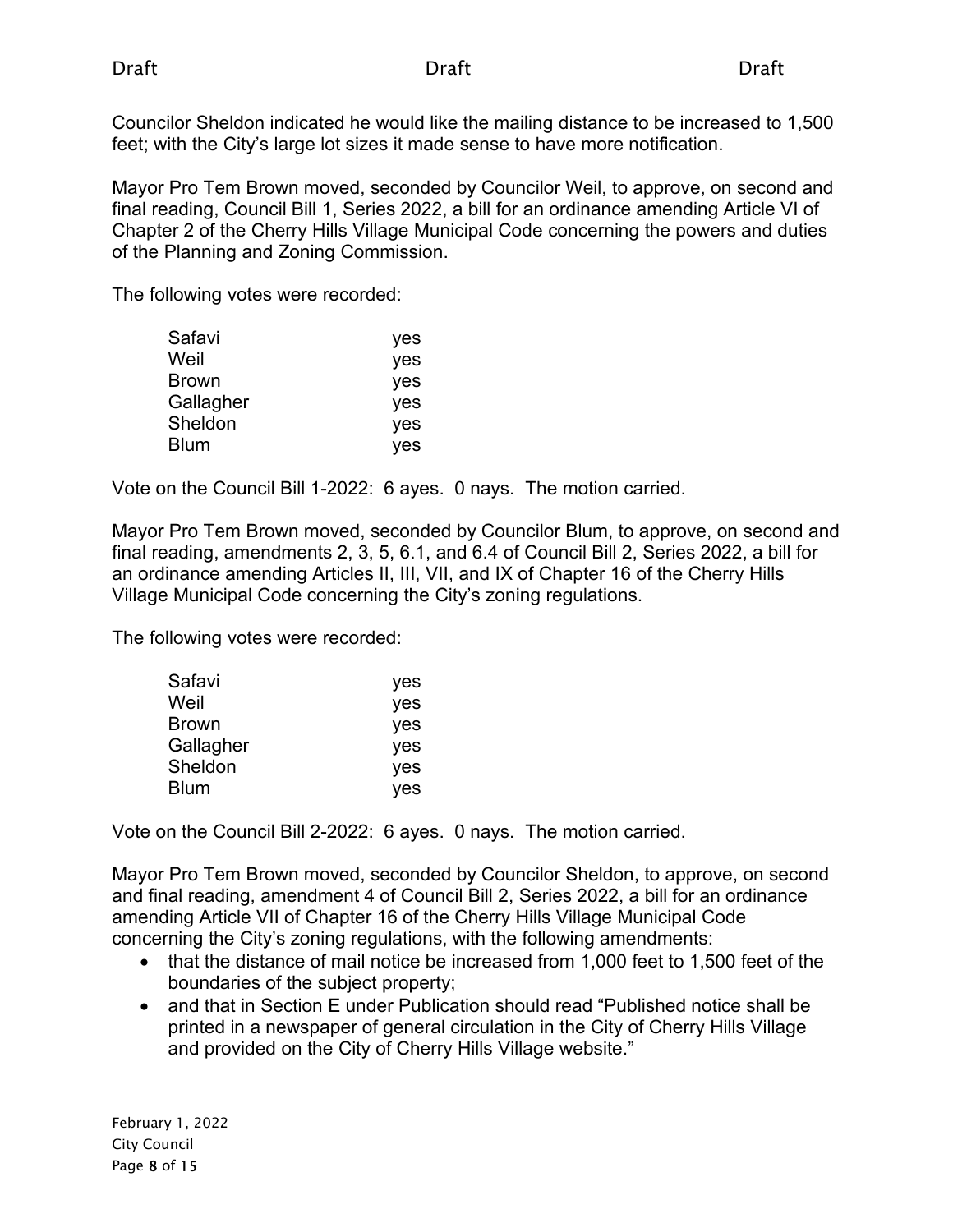The following votes were recorded:

| Safavi    | yes |
|-----------|-----|
| Weil      | yes |
| Brown     | yes |
| Gallagher | yes |
| Sheldon   | yes |
| Blum      | yes |

Vote on the Council Bill 2-2022: 6 ayes. 0 nays. The motion carried.

Mayor Pro Tem Brown moved, seconded by Councilor Blum, to approve, on second and final reading, amendment 6.3 of Council Bill 2, Series 2022, a bill for an ordinance amending Article IX of Chapter 16 of the Cherry Hills Village Municipal Code concerning the City's zoning regulations, with the following amendment:

• that the definition of principal structure be changed to read "Principal structure means the one structure that facilitates the primary use of the property." And then continues with the second sentence as it stands.

The following votes were recorded:

| Safavi    | yes        |
|-----------|------------|
| Weil      | yes        |
| Brown     | yes        |
| Gallagher | yes        |
| Sheldon   | <b>ves</b> |
| Blum      | <b>ves</b> |

Vote on the Council Bill 2-2022: 6 ayes. 0 nays. The motion carried.

Mayor Pro Tem Brown moved, seconded by Councilor Weil, to continue consideration of amendment 1 and amendment 6.2 of Council Bill 2, Series 2022 until April 19, 2022.

The motion passed unanimously.

Mayor Pro Tem Brown moved, seconded by Councilor Sheldon, to approve, on second and final reading, Council Bill 3, Series 2022, a bill for an ordinance amending Articles II and III of Chapter 17 of the Cherry Hills Village Municipal Code concerning the City's subdivision regulations.

The following votes were recorded:

| Safavi       | yes |
|--------------|-----|
| Weil         | yes |
| <b>Brown</b> | yes |

February 1, 2022 City Council Page 9 of 15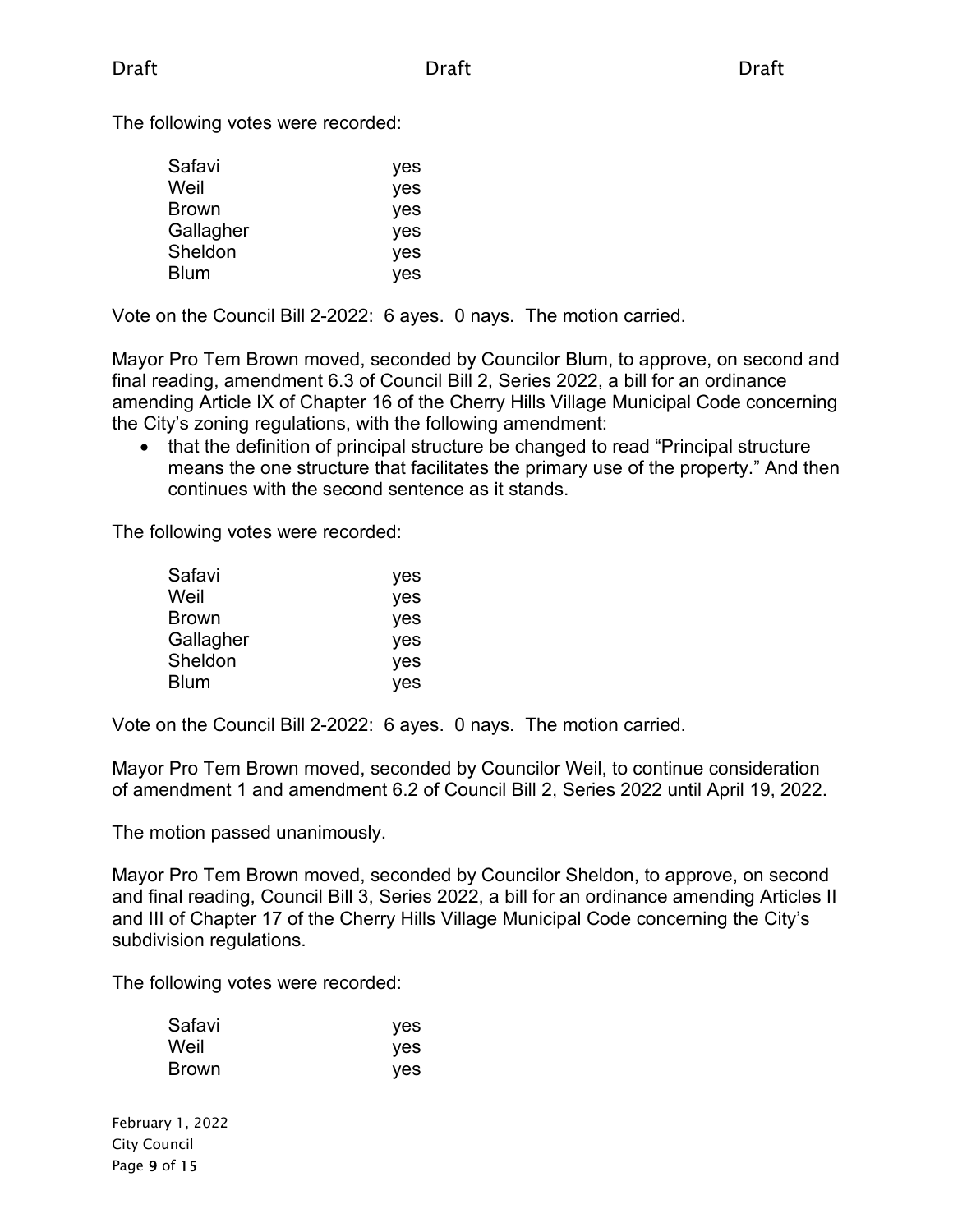| Gallagher | yes |
|-----------|-----|
| Sheldon   | yes |
| Blum      | yes |

Vote on the Council Bill 3-2022: 6 ayes. 0 nays. The motion carried.

Mayor Pro Tem Brown moved to approve, seconded by Councilor Weil, on second and final reading, Council Bill 4, Series 2022, a bill for an ordinance amending Article XI of Chapter 18 of the Cherry Hills Village Municipal Code concerning construction permit preapplication neighborhood meetings.

The following votes were recorded:

| Safavi    | yes |
|-----------|-----|
| Weil      | yes |
| Brown     | yes |
| Gallagher | yes |
| Sheldon   | yes |
| Blum      | yes |

Vote on the Council Bill 4-2022: 6 ayes. 0 nays. The motion carried.

Mayor Pro Tem Brown moved to approve, seconded by Councilor Sheldon, on second and final reading, Council Bill 5, Series 2022, a bill for an ordinance amending Article III of Chapter 20 of the Cherry Hills Village Municipal Code concerning escrow for consultant review fees.

The following votes were recorded:

| Safavi    | yes        |
|-----------|------------|
| Weil      | yes        |
| Brown     | yes        |
| Gallagher | yes        |
| Sheldon   | yes        |
| Blum      | <b>ves</b> |
|           |            |

Vote on the Council Bill 5-2022: 6 ayes. 0 nays. The motion carried.

#### **NEW BUSINESS**

Council Bill 6-2022; Approving a Supplemental Appropriation in the American Rescue Plan Act Fund for One-Time Discretionary Employee Bonuses (first reading)

Director Sager presented Council Bill 6, Series 2022 on first reading; per Council's direction staff had reviewed various scenarios in which a one-time discretionary bonus

February 1, 2022 City Council Page 10 of 15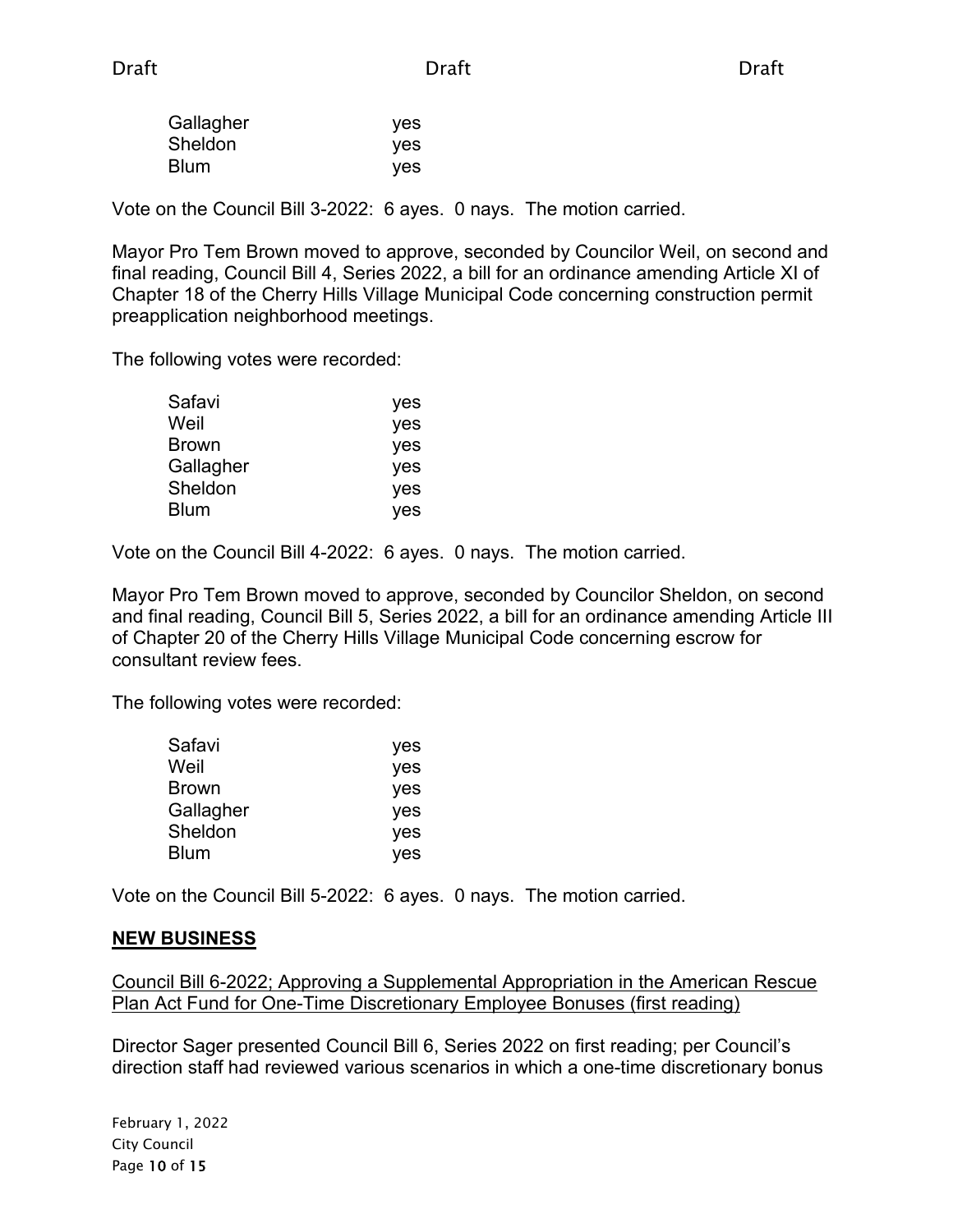could be paid to current employees; staff had determined the one-time bonus could be paid from the City's American Rescue Plan Act (ARPA) Fund; after reviewing surrounding jurisdiction bonus programs and evaluating the cost of living and merit increases that were provided to staff in 2021 and 2022, City Manager Cramer had determined that every current employee would receive a one-time discretionary bonus of \$4,000; in order to receive the bonus the employee must be a current employee, still employed by the City, and must also have been employed by the City prior to December 31, 2021; a redlined version of the council bill was on the dais showing modified language to clarify eligibility for the bonus; if approved the supplemental appropriation would be in the amount of \$201,950.84 which includes a one-time discretionary bonus of \$4,000 for 46 current City employees along with City-paid taxes and benefits.

City Manager Cramer thanked Director Sager for discovering the ARPA funds could be used for the bonuses; from his perspective the bonus would serve as a thank you to City staff for staying with the City through the last two years; using the ARPA funding would help employees understand this was a one-time bonus and was not something the City could do regularly; he believed City employees would sincerely appreciate the bonuses; staff was excited to provide it as a gesture of thanks; Council was likely to be excited to show that appreciation as well.

Mayor Stewart added this was the proper use of the ARPA funds and he was pleased they could say thank you to City staff.

Councilor Safavi asked about employees who had been with the City for a few months versus the full two years of COVID-19 receiving the same bonus amount.

City Manager Cramer explained staff had discussed that issue and had decided not to assign different bonus amounts to different employees due to the number of challenges it would create; staff would have to make value judgements and arbitrary decisions; it would create challenges and frustrations that would run the risk of deflating the positive impact of the bonuses; he recommended a set amount for all employees; the number of employees that had only been employed for a few months was very small.

Mayor Pro Tem Brown moved, seconded by Councilor Blum, to approve Council Bill 6, Series 2022; a bill for an ordinance of the City of Cherry Hills Village amending the 2022 budget and approving a supplemental appropriation in the American Rescue Plan Act Fund for one-time discretionary employee bonuses on first reading.

Councilor Blum noted he had raised the issue back in November and thanked Director Sager for finding a way to pay for the bonuses outside of the regular budget.

Councilor Sheldon thanked staff for doing this and also thanked Jenn Diffendal for bringing the issue to his attention.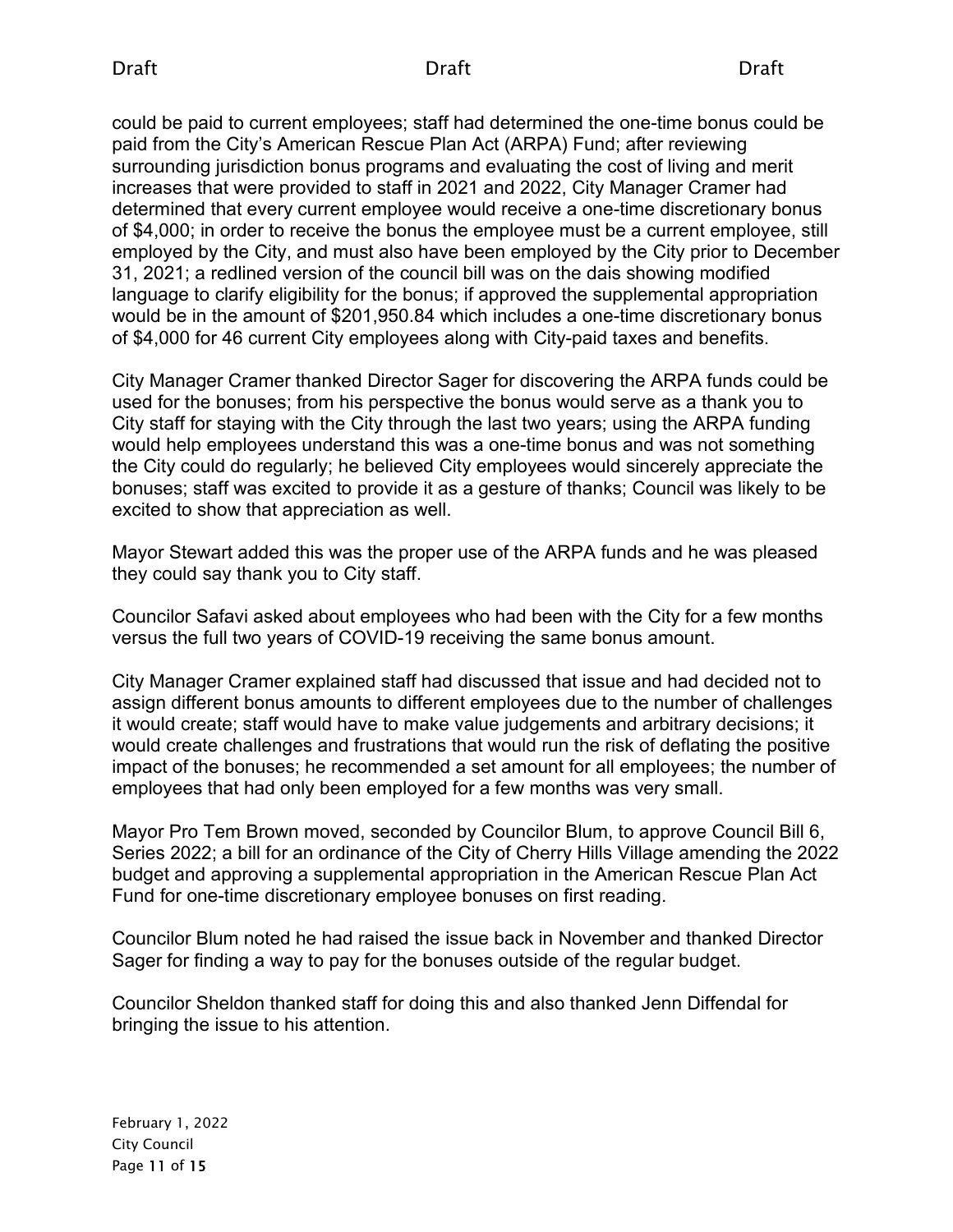Councilor Weil indicated he shared the gratitude that everyone else had expressed. He asked if the motion needed to specifically reference the revisions distributed to Council on the dais.

City Attorney Guckenberger replied she did not believe so as an amended version was presented on the dais; the change was to a whereas recital which was non-binding and illustrated the intent as determined by the City Manager; the full intent of the ordinance was to make the supplementary appropriation.

Councilor Safavi noted City Manager Cramer was doing a great job promoting teamwork and comradery; he thanked all the staff for doing a great job; it was a welldeserved bonus.

Jenn Diffendal, 5701 E Stanford Drive, thanked Director Sager for finding the money for the bonuses. She asked if Officer Sack would receive the bonus since he had submitted his resignation.

City Manager Cramer replied the ordinance as amended allowed for city manager discretion.

Ms. Diffendal asked if funds could also be found to pay the employees in the Police Department the 1.5% merit increase City Council approved in the 2022 budget, but they were unable to receive.

The following votes were recorded:

| Safavi       | yes        |
|--------------|------------|
| Weil         | yes        |
| <b>Brown</b> | yes        |
| Gallagher    | yes        |
| Sheldon      | <b>ves</b> |
| <b>Blum</b>  | <b>ves</b> |

Vote on the Council Bill 6-2022: 6 ayes. 0 nays. The motion carried.

#### **RECESS OF THE CITY COUNCIL TO CONVENE AS THE CHERRY HILLS VILLAGE SOUTHMOOR CIRCLE AND HUDSON PARKWAY GENERAL IMPROVEMENT DISTRICT BOARD**

Mayor Stewart recessed the City Council Meeting and convened the meeting of the Cherry Hills Village Southmoor Circle and Hudson Parkway General Improvement District Board.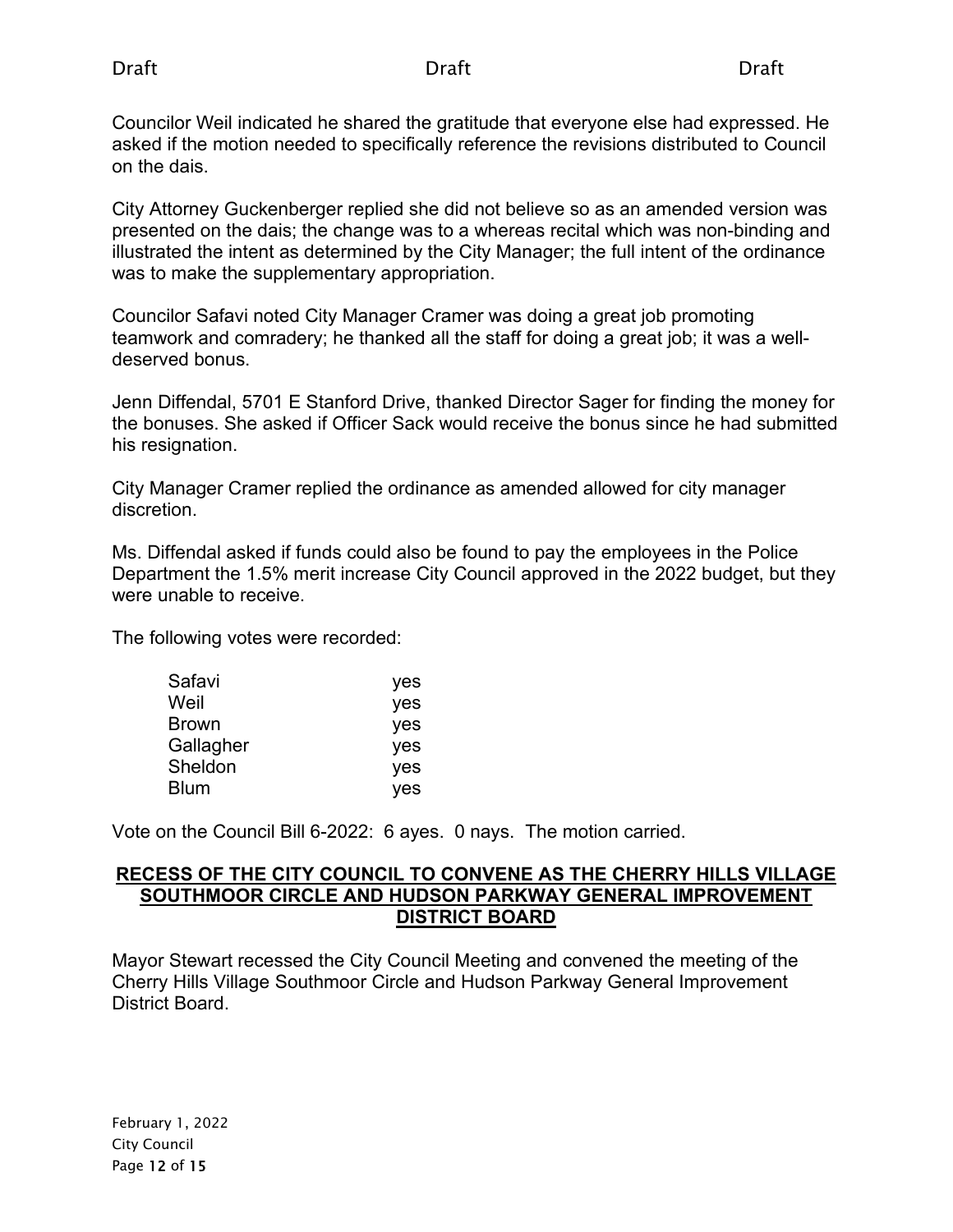#### **MEETING OF THE CHERRY HILLS VILLAGE SOUTHMOOR CIRCLE AND HUDSON PARKWAY GENERAL IMPROVEMENT DISTRICT BOARD**

Mayor Russell Stewart, serving ex-officio as the GID Chairperson, called the meeting to order at 7:52 p.m.

#### **ROLL CALL OF MEMBERS**

The City Council for the City of Cherry Hills Village serving ex-officio as the Board of Directors of the Cherry Hills Village Southmoor Circle and Hudson Parkway General Improvement District: Mayor Russell Stewart, Mayor Pro Tem Katy Brown, Councilors Randy Weil, Afshin Safavi, Al Blum, Mike Gallagher, and Dan Sheldon were present on roll call.

Absent: none.

The administrative staff of the City serving as the administrative staff of the GID: City Manager Chris Cramer, Deputy City Manager and Public Works Director Jay Goldie, City Attorney Kathie Guckenberger, Police Chief Michelle Tovrea, Finance Director Jessica Sager, Planning Manager Paul Workman, and City Clerk Laura Gillespie.

### **CONSENT AGENDA**

Board Member Brown moved, seconded by Board Member Weil, to approve the following items on the Consent Agenda:

- a. Resolution 1, Series 2022; Adopting the GID's Official Seal
- b. Resolution 2, Series 2022; Designating the Public Place for Posting Notices of Regular and Special Meetings

The motion passed unanimously.

### **ITEMS REMOVED FROM THE CONSENT AGENDA**

None

#### **UNFINISHED BUSINESS**

None

#### **NEW BUSINESS**

None

February 1, 2022 City Council Page 13 of 15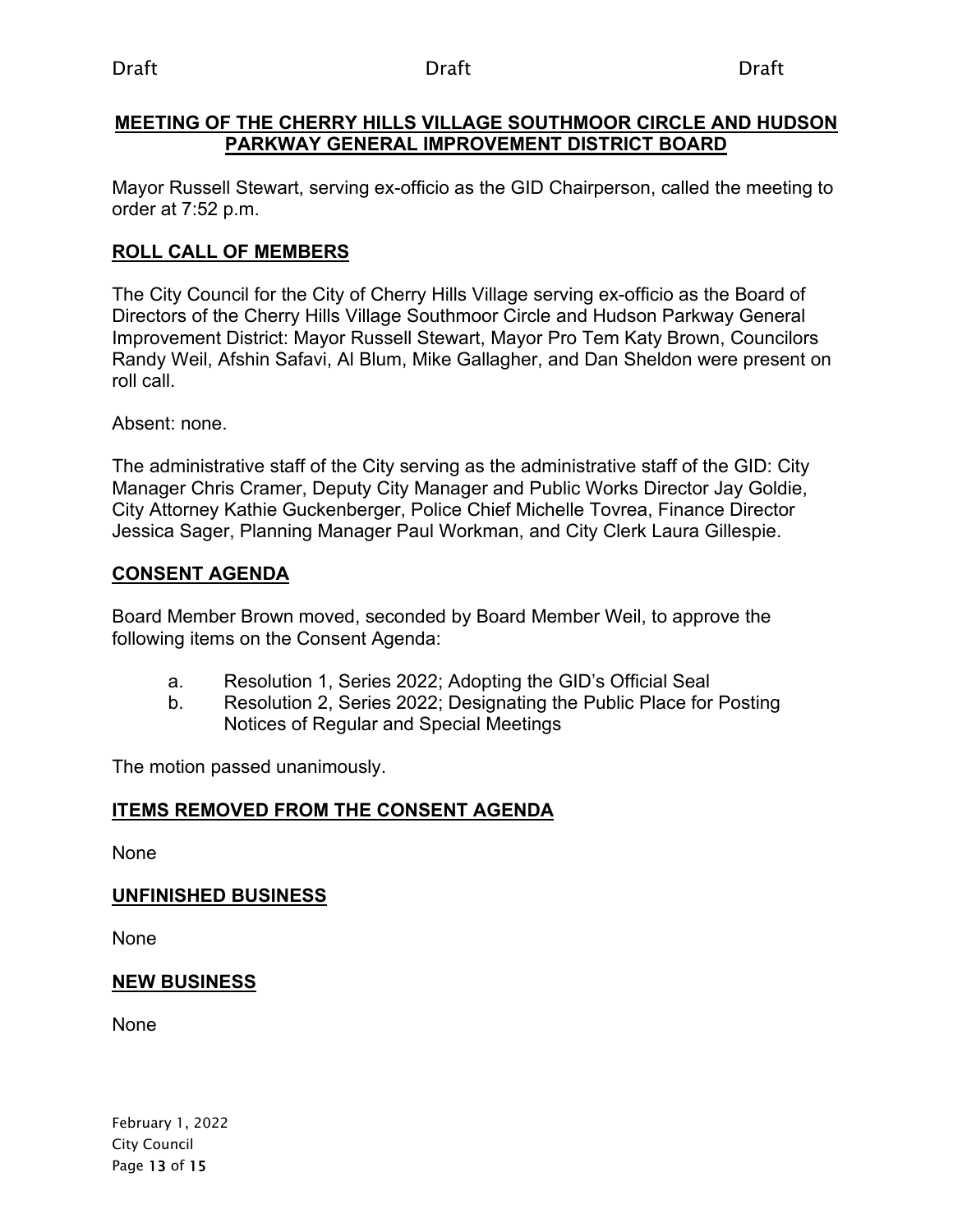### **ADJOURNMENT**

The Southmoor Circle and Hudson Parkway General Improvement District Board meeting adjourned.

## **RECONVENE MEETING OF THE CHERRY HILLS VILLAGE CITY COUNCIL**

The meeting of the Cherry Hills Village City Council reconvened at 7:53 p.m.

### **REPORTS**

### **Mayor's Report**

Mayor Stewart reported he attended the CML board meeting and the CML amicus committee had recommended to the board that CML take a position on the term limits case; CML was discussing the specific language for initiated legislation to allow competitive bids for undergrounding utility lines; Metro Mayors Caucus would meet tomorrow, Mayor Stewart had been nominated to their executive committee.

### **Members of City Council**

Councilor Blum asked about the marks left on the sidewalks for the Belleview project.

Deputy City Manager/Director Goldie replied the contractor was responsible for removing the marks but not until the work was fully completed, and some of the marks had been put on by City staff designating specific areas that needed more work.

Councilor Sheldon suggested the changes made by the Code Modernization might need to be audited. He asked if the tree preservation regulations were on the list of items to review.

Planning Manager Workman replied it was anticipated to come before Council sometime this summer.

Councilor Weil reported Cherry Hills Farm HOA had tabled the comfort station issue and had approved funding 50% of the Belleview median project.

Councilor Safavi reported for the second year in a row Colorado was first in the nation for women-led startups; he continued to work on the Fitzsimons Innovation Center to encourage biotech companies to come to the area.

### **City Manager & Staff**

City Manager Cramer thanked Council for their work during the retreat earlier today; thanked Council for approving the employee bonuses on first reading; staff would start

February 1, 2022 City Council Page 14 of 15